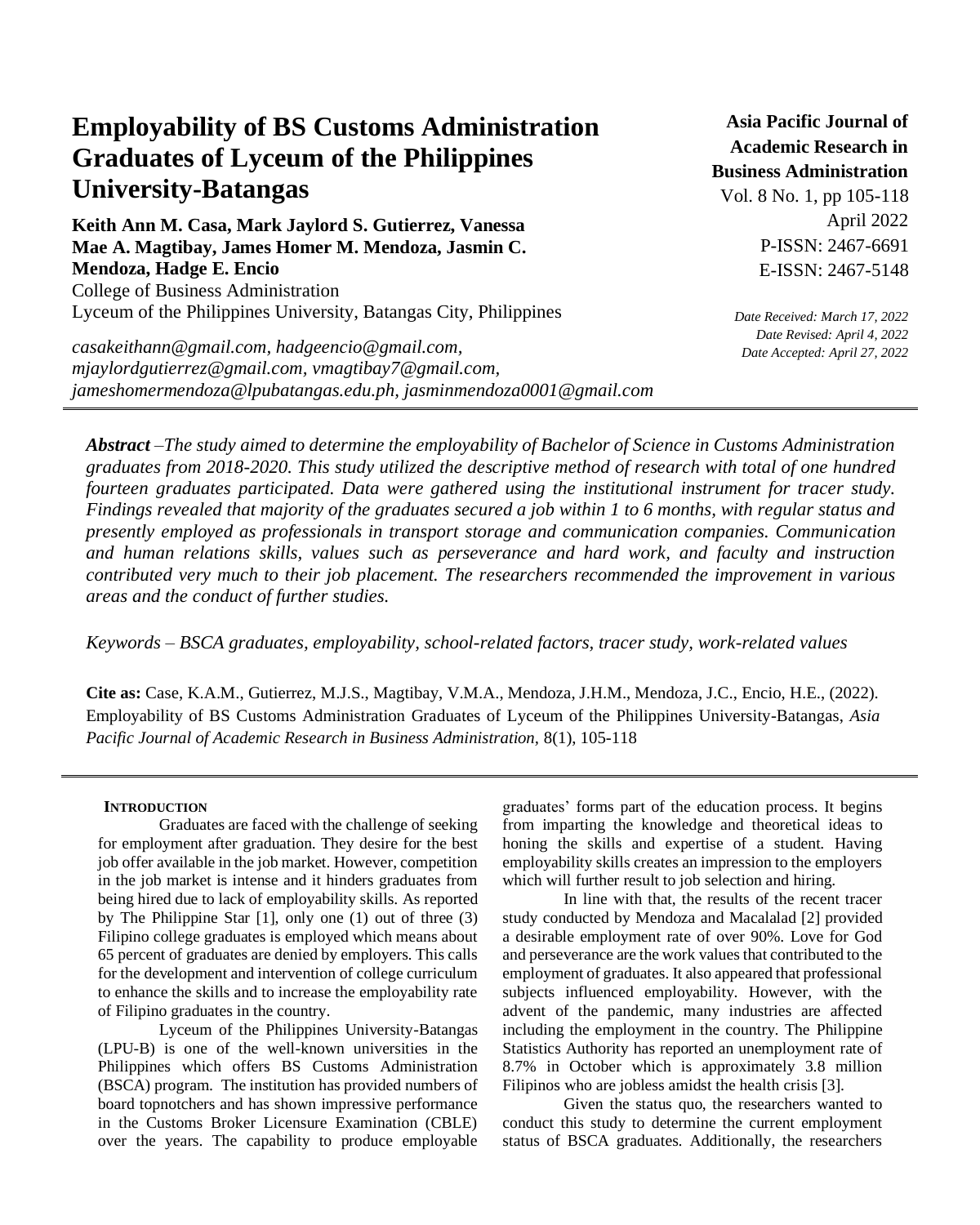wanted to validate the results of the previous tracer study if such is still relevant to the employability of the graduates given the current situation affecting everyone in the world. This study is deemed relevant to the researchers, who are in the same program as the respondents, to obtain data regarding their future employability.

## **OBJECTIVES OF THE STUDY**

The study aimed to determine the employability of Bachelor of Science in Customs Administration graduates covering three (3) years (2018-2020).

Specifically, it aimed to present the profile of the respondents in terms of gender, year of graduation, and their employment status; to describe the influence of workrelated values and school-related factors provided by LPU in their employability; and to propose an action plan to improve the employability of BSCA graduates in the university based on the results of the study.

## **METHODS**

# **Research Design**

The study employed the descriptive method to determine the employability of BSCA graduates of LPU-Batangas. According to Kowalczyk [4] descriptive research is a study designed to illustrate the participants in a precise way. This method is relatively suitable on the study because it describes the present status of the alumni.

# **Participants**

The respondents of the study were graduates of the BSCA program of LPU-Batangas from the year 2018- 2020. Total population sampling was used where the total number of graduates were 114 from three academic years: 2017-2018 (59 graduates), 2018-2019 (51 graduates), and 2019-2020 (4 graduates). The researchers used 85.96% of the total number of graduates given that their response was voluntary and only those data provided by the respondents were utilized.

# **Instrument**

The study utilized a standard questionnaire to determine the employability of BSCA graduates. It used the standard tracer study instrument provided by the Center for Research and Innovation of the University which composed of two parts. Part, one presents the general information while part two composed of employment data.

# **Procedure**

The data were gathered through a research questionnaire which was administered upon obtaining the names and contact details of the respondents using Google Forms which spanned for a month wherein the necessary data that the respondents supplied were considered true based on the best of their knowledge.

## **Ethical Consideration**

Before the administration of the questionnaire, the names and contact details of BSCA graduates from 2018- 2020 were obtained from the College of Business Administration of LPU-B. Consent was sought from these graduates for them to be part of the study.

The data that were gathered from the respondents were treated with utmost confidentiality. The response of the participants was voluntary, and no force or intimidation was involved in obtaining the relevant data for this study. **Data Analysis**

The data were tallied, encoded, and interpreted using different statistical tools. Frequency and Percentage were used to determine the profile of the respondents and their employment data. Weighted Mean and Rank were used to determine the work-related values and school-related factors that influenced their employability.

### **RESULTS AND DISCUSSION**

Table 1. General Information

| <b>Profile Variables</b> | <b>Frequency</b> | <b>Percentage</b> |
|--------------------------|------------------|-------------------|
| Gender                   |                  |                   |
| Male                     | 30               | 30.6              |
| Female                   | 68               | 69.4              |
| <b>Year Graduated</b>    |                  |                   |
| Year 2018                | 46               | 46.9              |
| Year 2019                | 49               | 50                |
| Year 2020                | 3                | 3.1               |

Table 1 shows the percentage distribution of the respondents' profile. It was found out that there are 68 female respondents with a percentage of 69.4 and 30 male graduates with a percentage of 30.6. It shows that females are more interested in taking the program rather than male students. It is broadly acknowledged that in the Philippines, women are more inclined to attend to college than men. In the study of Francis [5] they had found that women in the Philippines tend to receive more schooling than men, yet when they enter the labor market, they still receive lower wages as compared to men.

In terms of graduates' educational background, 49 respondents have graduated from year 2019 with a percentage of 50; 46 respondents have graduated from year 2018 with a percentage of 46.9; and three (3) respondents have graduated from year 2020 with a percentage of 3.1. This indicates that majority of the respondents are from year 2019 because students in this batch tend to become more interested in taking the BSCA program. It can be inferred that there may be increasingly number of enrollees in Customs Administration Program because of the commonly growing numbers of first-time examinees through the years [6].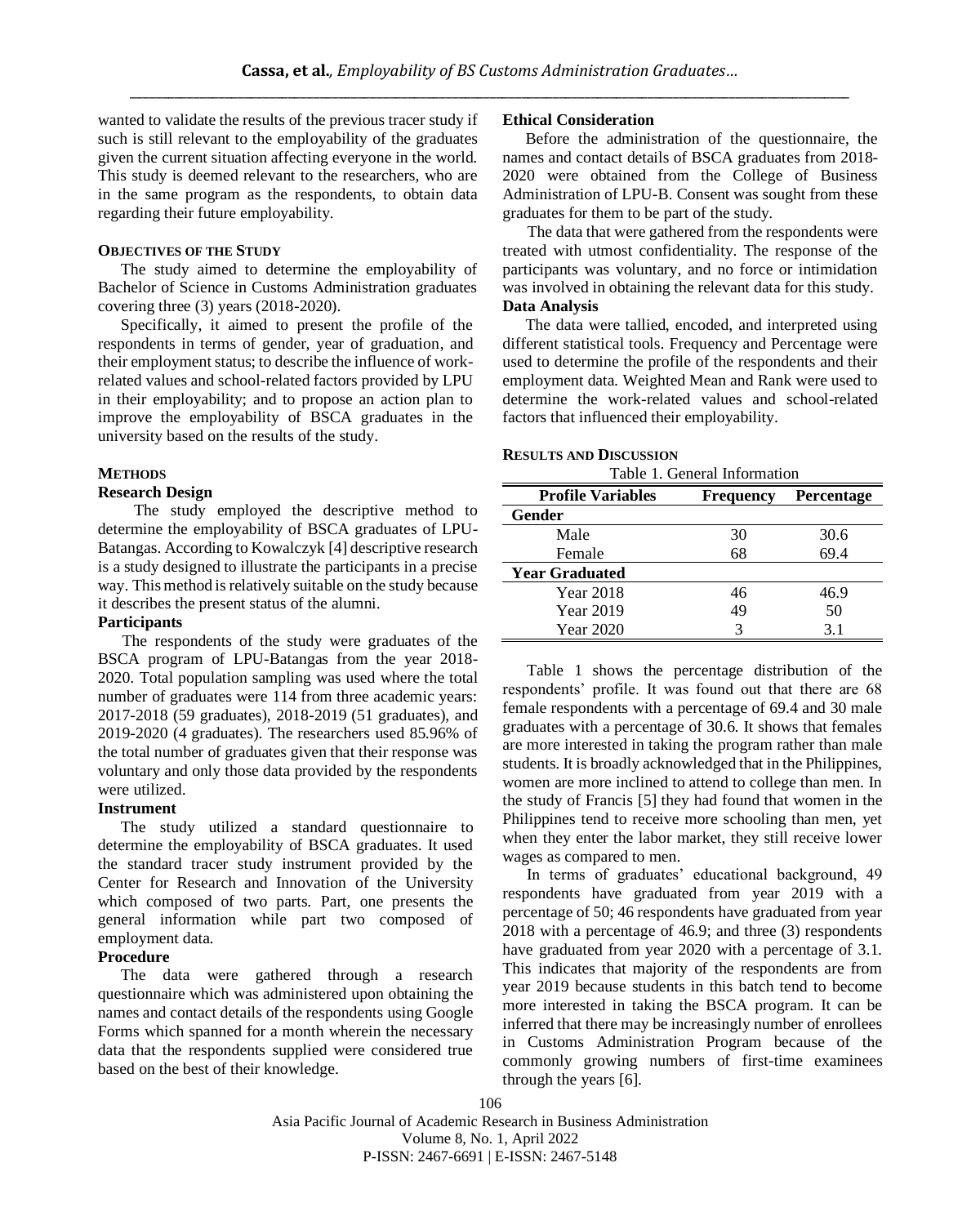| Table 2.1. Presently Employed or Not |                  |                   |  |
|--------------------------------------|------------------|-------------------|--|
| <b>Indicators</b>                    | <b>Frequency</b> | <b>Percentage</b> |  |
| Yes                                  | 75               | 76.50             |  |
| Nο                                   | 19               | 19.40             |  |
| Never Employed                       |                  | 4.10              |  |

Table 2.1 presents the employment rate of the respondents. It shows that 75 of the respondents are presently employed with a percentage of 76.50. It implies that most of the graduates have found employment that would fit their skills and educational qualifications. In line with this, the Philippine Statistics Authority [7] showed that the country still managed to pick up an employment rate of 91.3% despite the advent of COVID-19 pandemic with the largest proportion of workers employed in the services sector, followed by the agriculture and industry sector. In view of this, logistics businesses were able to continue their operations amid the closing of many businesses caused by the pandemic since movement of goods is critical to deliver them to their destination. Without logistics, no movement of goods would occur and essential goods such as PPEs and face masks would not be transported.

Nineteen (19) respondents are not presently employed with a percentage of 19.40. When it comes to finding a job, one of the main reasons of not getting their job easily is because of lack of work experience as it is a strong requirement in the country. The region is faced with large capabilities and labor marketplace challenges. Job requirements are demanding more complex and state of the art capabilities as the industry is becoming more diversified and to remain competitive and to achieve their growth objectives, a highly skilled labor force is increasingly becoming important for the economy [8].

Four (4) respondents have never been employed with a percentage of 4.10. It can be indicated that the reasons were personal decisions and health concerns due to COVID-19 pandemic. According to Williams [9], the tensions have come to be heightened and displays of emotions within the workplace have increased as society struggles to adjust to the global pandemic.

Table 2.2 Reasons for Unemployment

| <b>Indicators</b>                            |          | $\frac{0}{0}$ |
|----------------------------------------------|----------|---------------|
| Advance or further study                     |          | 4.34          |
| Family concern and decided not to find a job | 5        | 21.74         |
| Health-related reason(s)                     | $\theta$ | 0.00          |
| Lack of work experience                      | 4        | 17.39         |
| No job opportunity                           | 4        | 17.39         |
| Did not look for a job                       | 6        | 26.09         |
| Other reason( $s$ )                          |          | 47.83         |

Table 2.2 shows the reasons for graduates' unemployment. Eleven (11) respondents have other reasons with a percentage of 47.83. Majority of the respondents have personal and exclusive reasons for their unemployment.

This indicates that their individual concerns and perspective are their top priorities during this time.

As influenced by diverse external environmental factors the graduates find themselves in a complicated decision-making process. It includes the factors of market conditions, individual perspectives and employable skills and abilities. As they prepare for graduation, they were affected by these components while making plans for their career, networking and collecting beneficial information about the employment market [10].

Six (6) respondents did not look for a job with a percentage of 26.09. This implies that graduates chose not to secure a job during this time. It is a reality that the health crisis brought a major impact to the graduates in the job market. As mentioned in the study of Henseke et al. [11], it can be viewed that most graduates leaving higher education in 2020 and 2021 will be troubled in finding a graduate level employment, or any job at all. It is proven that in such time like this, graduates who attempt to be on the job market will only encounter difficulties.

Further, five (5) respondents have family concern and decided not to find a job with a percentage of 21.74 followed by lack of work experience and no job opportunity with similar percentage of 17.39. Advanced or further study got the least percentage having 4.34, and no respondent answered health-related reasons. This means that graduates' health has nothing to do with their unemployment. It still proves that despite of economic growth, the employment increase is not sufficient to lessen unemployment due to the fact of rapid population growth and rise in the labor force participation and slow job creation [12].

Table 2.3. Present Employment Status

| <b>Indicators</b>           | <b>Frequency</b> | <b>Percentage</b> |
|-----------------------------|------------------|-------------------|
| <b>Regular or Permanent</b> | 45               | 60.00             |
| Temporary                   | $_{0}$           | 0.00              |
| Casual                      | 2                | 2.67              |
| Contractual                 | 21               | 28.00             |
| Self-employed               |                  | 9.33              |

In terms of the respondents' present employment status, Table 2.3 shows that majority are regular or permanently employed having a frequency of 45 with a percentage of 60. It can be observed that most of the graduates are working as regular/permanent employees since this is the common practice in the country. This sustained the result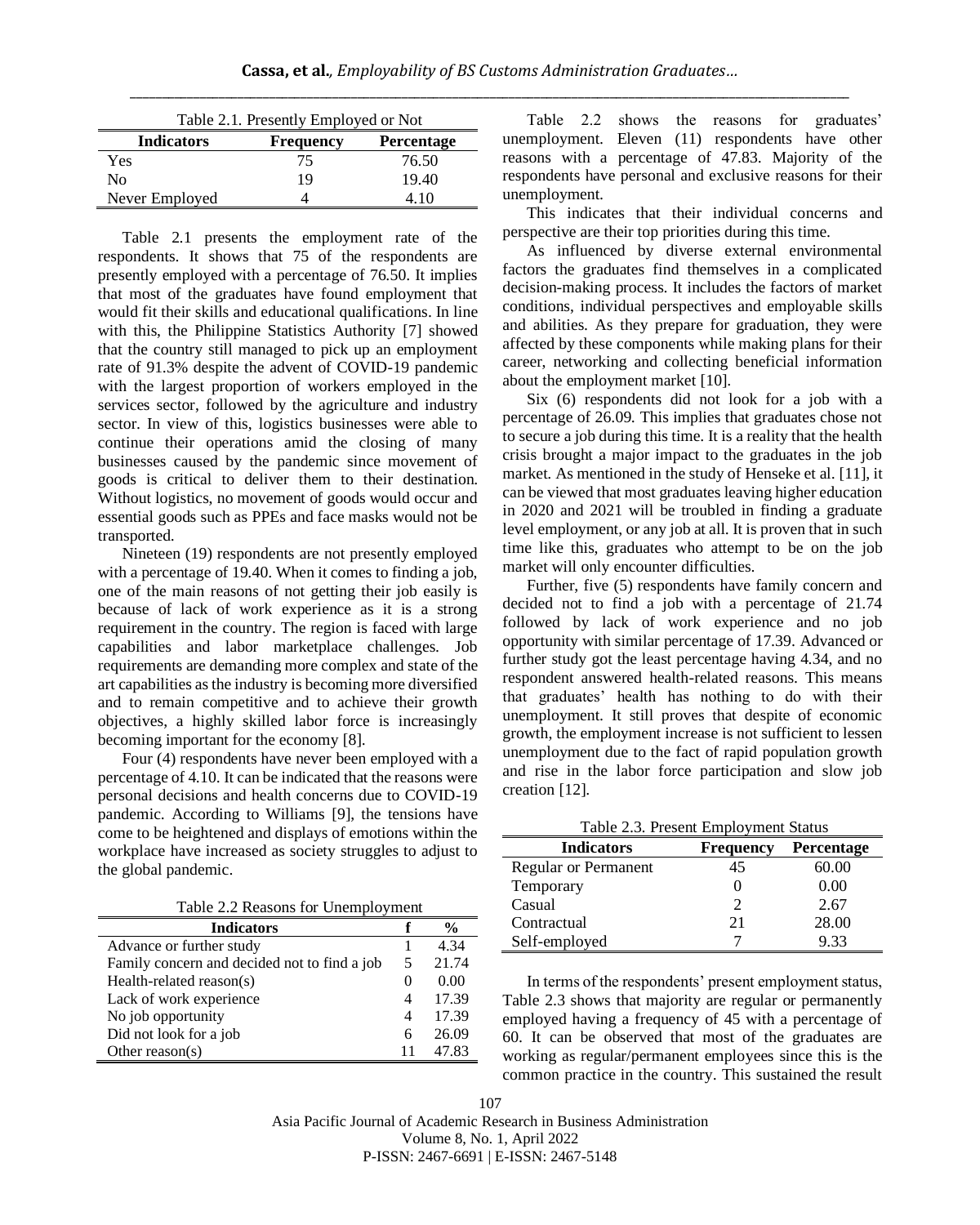of the previous study of Macalalad and Mendoza [2] which also found out that most of the graduates are permanently employed.

Twenty-one (21) respondents are contractual with a percentage of 28. It can be observed that this is one of the relevant employment statuses of fresh graduates since most companies cannot afford to give permanent position to its employees. Employers and employees will certainly deal with this extraordinary situation by embracing the new ways of meeting their obligations under their employment contracts [13]. Seven (7) respondents are self-employed with a percentage of 9.33; two (2) respondents are casually employed with a percentage of 2.67; and no respondent is temporarily employed. It can be viewed that graduates do not land on temporary employment status because employers want them to work full-time in the daily operations of the business. For graduates, it is not surprising to take note that there are some who will set up their own business as competitions in looking for employment is high due to job mismatch and competitive business graduates [14].

Table 2.4. Nature of Employment

| <b>Indicators</b>  | <b>Frequency</b> | <b>Percentage</b> |
|--------------------|------------------|-------------------|
| Gainfully employed | 62               | 82.67             |
| Self-employed      |                  | 12.00             |
| Underemployed      |                  | 5.33              |

In terms of the respondents' nature of employment, Table 2.4 provides that 62 respondents are gainfully employed with a percentage of 82.67. This shows that most of the graduates' work in an environment related to their expertise or the course they completed. They have steady job and receive wages or salaries from employers. The result conforms with the study of Refozar et al. [15] which provided that graduates counted themselves as gainfully employed if they were able to cover all their needs with their salaries as a single individual and that SMEs can effectively mentor employees although they were not able to meet the expected amount of pay from the graduates.

Meanwhile, nine (9) respondents are self-employed with a percentage of 12. Impliedly, some graduates are satisfied and trust themselves much to work as an employer and employee at the same time. Although self-employment has positive impacts to self-employed individual in terms of job satisfaction, apart from financial facet, overall life fulfillment is foregone [16].

On the other hand, 5.33 percent or four (4) from all respondents are underemployed. There is a minimal percentage of underemployed graduates for the reason that they tend to do a job that does not use all their skills and education and does not meet their financial needs.

According to Abel and Deitz [17], some of the fresh graduates are not looking for job appropriate to their finished program and underemployment continues to rise because there are jobs that do not require college degree that causes share working and puts graduates into a disadvantage.

| Table 2.5. Present Occupation |  |  |  |
|-------------------------------|--|--|--|
|-------------------------------|--|--|--|

| <b>Indicators</b>                                 |                             | $\frac{0}{0}$ |
|---------------------------------------------------|-----------------------------|---------------|
| Officials of Government and Special-Interest      | 12                          | 16.00         |
| Organizations, Corporate Executives, Managers,    |                             |               |
| Managing Proprietors and Supervisors              |                             |               |
| Professionals                                     | 29                          | 38.67         |
| Technicians and Associate Professionals           | $\mathcal{D}_{\mathcal{A}}$ | 2.67          |
| Clerks                                            | 12.                         | 16.00         |
| Service Workers and Shop and Market Sales Workers | 6                           | 8.00          |
| Farmers, Forestry Workers and Fishermen           |                             | 1.33          |
| Trades and Related Workers                        | 10                          | 13.33         |
| Plant and machine Operators and Assemblers        | $\theta$                    | 0.00          |
| Laborers and Unskilled Workers                    | $\theta$                    | 0.00          |
| Special Occupation                                | 3                           | 4.00          |

Table 2.5 presents the graduates' present occupation. 29 respondents are employed as professionals (38.67%). This denotes that customs' graduates most likely became professionals on their field of work because of their expertise and knowhows learned in college. It was mentioned in a study that to become a full-pledged professional, one of the essential factors is a year experience and a minimum of one year to four years of experience to attain a managerial position [18].

It was followed by Clerks and Officials of Government and Special-Interest Organizations, Corporate Executives, Managers, Managing Proprietors and Supervisors which both garnered a frequency of 12 (16%). According to Commission on Higher Education, Customs Administration's line of work is primarily on international trade, logistics, shipping and supply chain. It is also associated in fields of business, public administration, finance, educational management and in any realm that incorporates business and management.

Ten (10) respondents work as Trades and Related Workers (13.33%), while six (6) respondents work as Service Workers and Shop and Market Sales Workers (8%). It can be seen that only a portion has a Special Occupation, work as Technicians and Associate Professionals and as Farmers, Forestry Workers and Fishermen which have a frequency of 3 (4%), 2 (2.67%) and 1 (1.33%), respectively.

Out of 98 respondents, none of them worked as Plant and Machine Operators and Assemblers and Laborers and Unskilled Workers. Occupations afar from the degree merited are not much recognized since it requires unalike skills and knowledge. To be hired and to perform a job, qualifications of an applicant looking for a job should match the qualifications required in the workplace [19].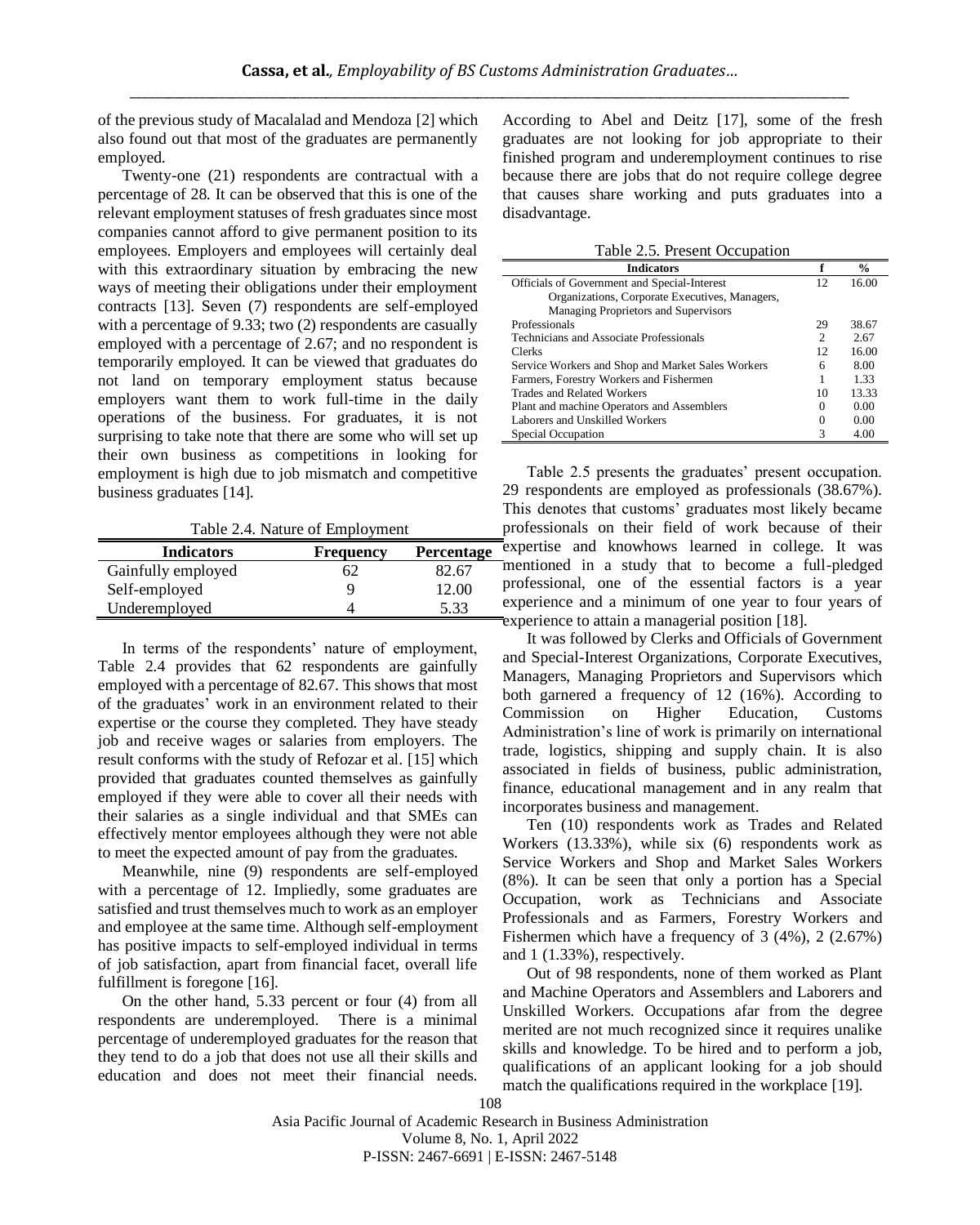| Table 2.6. Major Line of Business of the Company |  |  |
|--------------------------------------------------|--|--|
|--------------------------------------------------|--|--|

| <b>Indicators</b>                           | f        | $\frac{1}{2}$ |
|---------------------------------------------|----------|---------------|
| Agriculture, Hunting and Forestry           | 3        | 4.00          |
| Fishing                                     | $\Omega$ | 0.00          |
| Mining and Quarrying                        | $\theta$ | 0.00          |
| Manufacturing                               | 8        | 10.67         |
| Electricity, Gas and Water Supply           | 4        | 5.33          |
| Construction                                | 1        | 1.33          |
| Wholesale and Retail Trade, repair of motor | 6        | 8.00          |
| vehicles, motorcycles and personal          |          |               |
| and household goods                         |          |               |
| <b>Hotels and Restaurants</b>               | $\Omega$ | 0.00          |
| <b>Transport Storage and Communication</b>  | 24       | 32.00         |
| Financial Intermediation                    | 4        | 5.33          |
| Real Estate, Renting and Business           |          |               |
| Activities                                  | 4        | 5.33          |
| Public Administration and Defense;          | 11       | 14.67         |
| <b>Compulsory Social Security</b>           |          |               |
| Education                                   | $\Omega$ | 0.00          |
| Health and Social Work                      | 2        | 2.67          |
| Other Community, Social and Personal        | 4        | 5.33          |
| <b>Service Activities</b>                   |          |               |
| Private Households with Employed Persons    | 4        | 5.33          |
| Extra-territorial Organizations and Bodies  | 0        | 0.00          |

In terms of the major line of business of the company the respondents are presently employed in, Table 2.6 displays those 24 respondents are in the Transport Storage and Communication which accounts with a percentage of 32. It infers that most of the graduates tend to work in a line of business related to the degree they earned. They make use of the skills and education they obtained from college to their current job. To get rid of job mismatch to the skills and expertise of employees, it is necessary that human resource management take into consideration the relevance of the job to the applicants' educational qualification. This knowledge and expertise may bring success to the business employed to wherein graduates put into practice what they have learned [14].

Second to the highest frequency is Public Administration and Defense; Compulsory Social Security which has 11 respondents or 14.67 percent. This denotes that some graduates prefer to work in a public service or in a government sector. As stated by Commission on Higher Education, Customs Administration graduates may pursue career both on government and private enterprises in any level of positions.

Eight (8) respondents are in Manufacturing with a percentage of 10.67. Six (6) respondents are in Wholesale and Retail Trade, repair of motor vehicles, motorcycles, and personal and household goods with a percentage of 8.00. Electricity, Gas and Water Supply, Financial

Intermediation, Real Estate, Renting and Business Activities, Other Community, Social and Personal Service Activities and Private Households with Employed Persons all got a percentage of 5.33 which account to 4 respondents each. There are 3 or 4.00 percent in Agriculture, Hunting and Forestry, 2 or 2.67 percent in Health and Social Work and 1 or 1.33 percent in Construction.

It also appears that there are no respondents who are presently employed in Fishing, Mining and Quarrying, Hotels and Restaurants, Education and Extra-territorial Organizations and Bodies. This connotes that these lines of business are far from the skills and knowledge they learned in their academic program. In the study of Velciu [19], it is stated that being employed in a job that does not match educational attainment affects worker's performance, job satisfaction and any other possible results of labor market.

Table 2.7. Place of Work

| <b>Indicators</b> | <b>Frequency</b> | <b>Percentage</b> |
|-------------------|------------------|-------------------|
| Local             | 73               | 97.33             |
| Abroad            |                  | 2.67              |

Table 2.7 indicates the graduates' place of work. Seventy-three (73) respondents work locally with a percentage of 97.33. This implies that working in the country is more in-demand for customs graduates since the applicable customs and tariff laws in each country are different. Graduates tend to work locally where their knowledge and trainings on customs administration are highly applied. Similarly, the study of Maderazo [20] mentioned that most of the graduates choose to stay in the country to practice their profession and be paid to a certain extent generously.

On the other hand, two (2) respondents work abroad with a percentage of 2.67. This shows that there are lot of opportunities for customs administration graduates even overseas. Nevertheless, Camello et al. [18] stated that local businesses are still prevalent on the employment of graduates although there are also opportunities across the borders.

Table 2.9. Reasons for Staying on the Job

| <b>Indicators</b> | <b>Frequency</b> | <b>Percentage</b> |
|-------------------|------------------|-------------------|
| Yes               | 55               | 73.33             |
| No.               | 20               | 26.67             |
|                   |                  |                   |

More so, it can be viewed that majority of the respondents' current employment is their first job after graduation as manifested by a frequency of 55 (73.33%). This entails that most of them are inclined to their first job and chose to stay. This result is supported by the study of Chavez et al. [21] which mentioned that difficulty in finding another job caused by extreme competition brought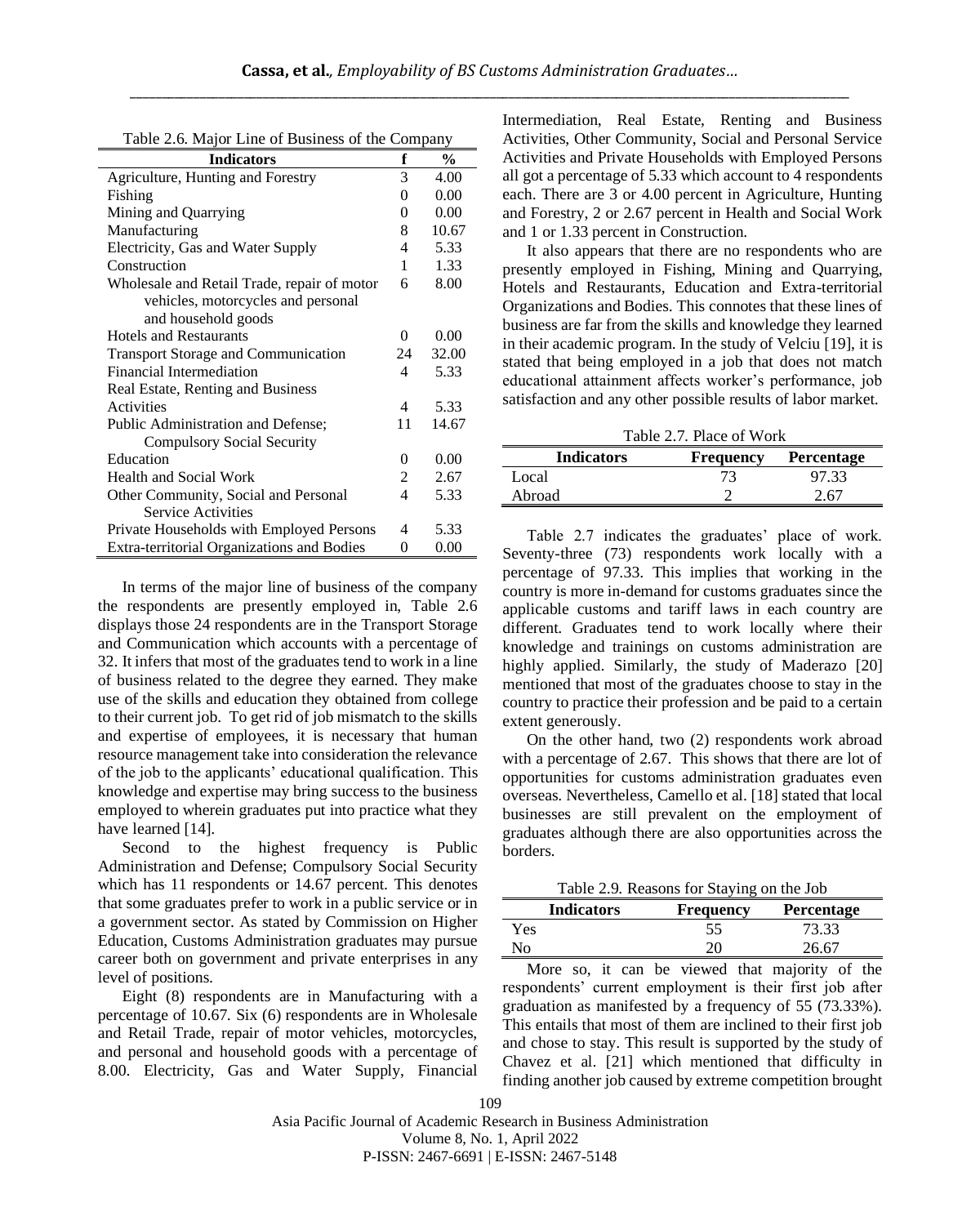graduates to stay for a longer time in their first job to gain more experience.

Those that present career is not their first job after college is represented by a frequency of 20 (26.67%). This indicates that graduates can still manage to be employed even they leave their first job because of opportunities offered accompanied by their competencies. This result accords the previous study of Macalalad and Mendoza [2] which also shows that there are more graduates which job is their first after getting a degree.

Table 2.9. Reasons for Staying on the Job

| <b>Indicators</b>                     |    | $\frac{6}{9}$ |
|---------------------------------------|----|---------------|
| Salaries and benefits                 | 33 | 44.00         |
| Career challenge                      | 28 | 37.33         |
| Related to special skill              | 14 | 18.67         |
| Related to course or program of study | 38 | 50.67         |
| Proximity to residence                | 9  | 12.00         |
| Peer influence                        | 0  | 0.00          |
| Family influence                      |    | 6.67          |
| Other reason( $s$ ),                  | າ  | 2.67          |

Table 2.9 presents the reasons for staying on the job. Thirty-eight (38) respondents answered Related to course or program of study. This only shows that relativity of the job to their course or program of study in their employment. Refozar et al. [15] acknowledged that majority of the job of graduates is suitable with their educational attainment.

Thirty-three (33) respondents answered Salaries and benefits (44%). This implies that practicality is still prevalent in deciding and choosing where to employ. Salaries and benefits are some of the motivating factors for an employee to stay in a job, particularly those who are just starting out in the domain of corporate world [22].

Further, 28 respondents answered Career challenge (37.33%); 14 respondents or 18.67 percent said that related to special skill is their reason; nine (9) respondents responded Proximity to residence; five (5) responded Family influence (6.67%); and two (2) respondents answered other reasons (2.67%).

Morevoer, it can be viewed that no respondent answered Peer influence. This is because they have distinctive views in their career decisions. This result validates the result of the previous tracer study of Macalalad and Mendoza [2] which shows that peer influence is one of the least reasons why employees keep on staying on their present place of work.

Table 2.10. First Job Related to Course Taken in College

|     | <b>Indicators</b> |    | <b>Frequency Percentage</b> |
|-----|-------------------|----|-----------------------------|
| Yes |                   |    | 75.00                       |
| No  |                   | 14 | 25.00                       |

It can be gleaned from the table that majority of the respondents' first job is related to the course they took up in college having a frequency of 42 or a percentage of 75. This depicts that most of the respondents were able to land in a job that is close to their degree. Graduates find it easier to seek for employment that is aligned with their finished program. This is conceded by another study of Chavez et al. [21] which also gathered a result that most of the graduates' first job is related to their program of study.

In the contrary, those that are not related to the course they took up in college garnered a frequency of 14 or a percentage of 25. This portrays that most graduates do not desire to work where they have no knowledge or idea on what their tasks will be. The same result was gained in the study of Reyes and Salas [23], where lesser number of graduates are employed in a job not related to their proficiencies acquired in college.

Table 2.11. Length of Time to Find the First Job

| Twore $\mathcal{L}$ , The Equigin of Thing to Thing the This 300 |                  |            |  |  |
|------------------------------------------------------------------|------------------|------------|--|--|
| <b>Indicators</b>                                                | <b>Frequency</b> | Percentage |  |  |
| Less than a month                                                | 12               | 28.57      |  |  |
| 1 to 6 months                                                    | 17               | 40.48      |  |  |
| 7 to 11 months                                                   |                  | 7.14       |  |  |
| 1 year to less than 2 years                                      |                  | 19.05      |  |  |
| 2 years to less than 3 years                                     |                  | 4.76       |  |  |
| 3 years to less than 4 years                                     |                  | 0.00       |  |  |

Table 2.11 exhibits that 17 respondents took 1 to 6 months (40.48%) to land to their first job. This indicates that graduates are able to find first job in just a short span of time. It does not take them several years before finding their first job for the reason that before they leave college, they are well-trained that gives them the edge to secure a job after graduation. It is stated in the study of Refozar et al. [15] that in a short period of time within six months to one year in average, graduates are able to acquire job. To this extent, they have time to seek better chances of employment and decide on the location, what company or what position to apply which depends on the urgency and needs of companies.

Moreover, 12 respondents' length of time to land on first job is less than a month (28.57%). This denotes that some graduates are being employed even within the shortest period because of their competitive personality and knowhows as a graduate of a four-year college degree. In a study of Cabigas et al. [24], scarce in number of professionals in a vicinity is one of the possible reasons why there are job aspirants hired within a short period of time.

Additionally, 8 respondents took 1 year to less than 2 years (19.05%); 3 respondents took 7 to 11 months (7.14%); and 2 respondents took 2 years to less than 3 years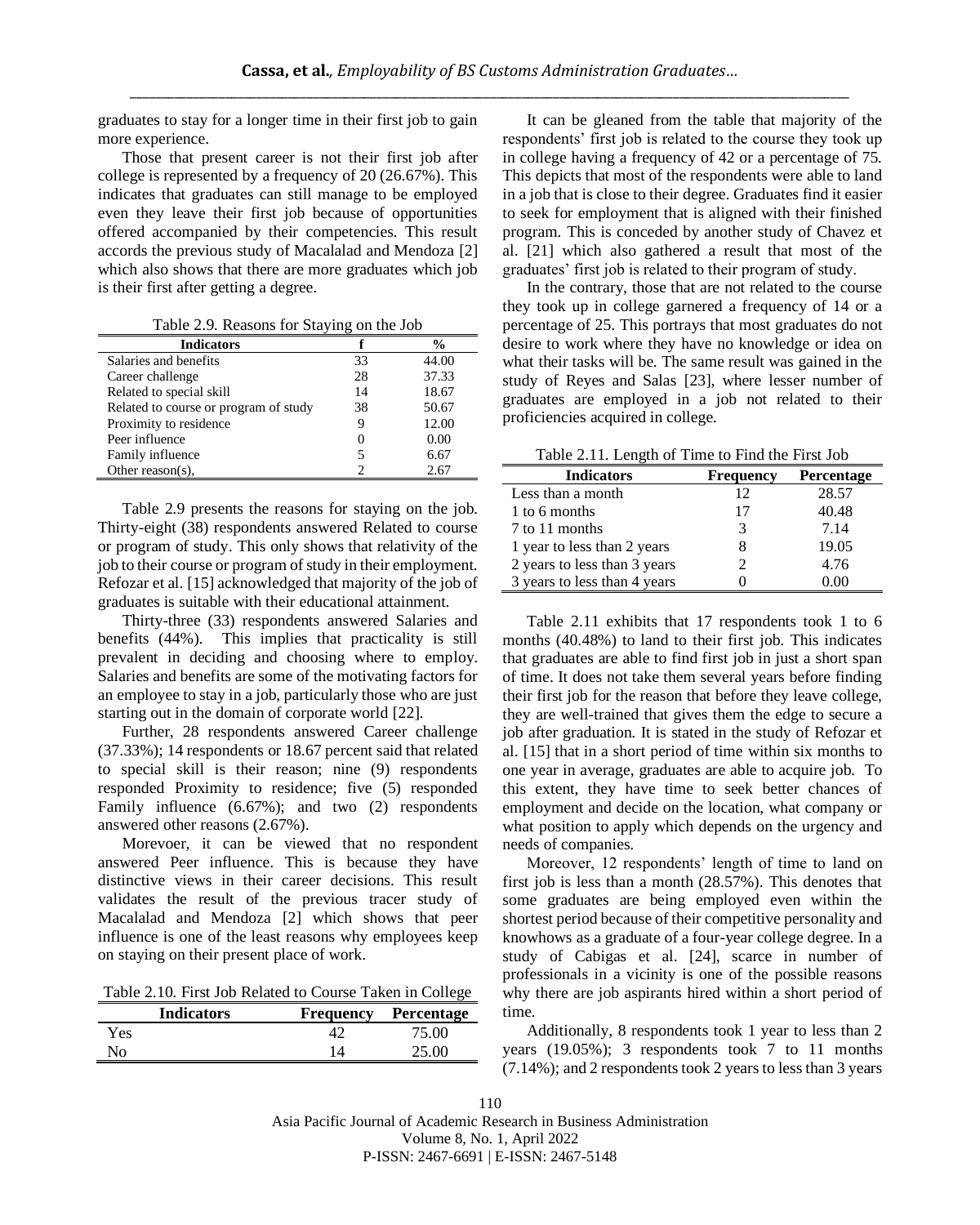(4.76%). As presented, no respondent answered 3 years to less than 4 years. This indicates that graduates did not wait for too long to get a job after graduation since their capabilities and aptitudes are perceptible. This result is in congruent with the findings of the study of Albina and Sumagaysay [25] where the least portion of respondents' length of time on looking for a job is three to four years.

Table 2.12. Reasons for Accepting the Job

| <b>Indicators</b>         | <b>Frequency</b> | Percentage |
|---------------------------|------------------|------------|
| Salaries & benefits       | 38               | 67.86      |
| Career challenge          | 34               | 60.71      |
| Related to special skills | 27               | 48.21      |
| Proximity to residence    | Q                | 16 07      |

Table 2.12 indicates the reasons for graduates to accept the job. 38 respondents answered Salaries and benefits with a percentage of 67.86. This implies that graduates consider good salaries and benefits that will reflect their financial needs. It is reflected that higher salaries and numerous benefits motivate the employees as a member of one organization especially when they are aware of all the opportunities that will lead them to professional growth [14]. Furthermore, 34 respondents answered Career challenge with a percentage of 60.71. This shows that graduates are ready to face and conquer the challenge of corporate world to them. According to the study of Camello, et al. [21], graduates are seeking for a more challenging and interesting job that would show off their abilities. Moreover, 27 respondents answered Related to special skills with a percentage of 48.21; and 9 respondents answered Proximity to residence with a percentage of 16.07. They less likely consider the proximity of the job to their residence because they tend to go where there would be an offer for them. This confirms the result of the study of Macalalad and Mendoza [2] which also gathered that proximity to residence is the least considered reason.

|  |  | Table 2.13. Reasons for Changing Job |
|--|--|--------------------------------------|
|--|--|--------------------------------------|

| <b>Indicators</b>         | <b>Frequency</b> | Percentage |
|---------------------------|------------------|------------|
| Salaries & benefits       | 13               | 61.90      |
| Career challenge          | 12               | 57.14      |
| Related to special skills |                  | 23.81      |
| Proximity to residence    |                  | 19.05      |
| Other reason( $s$ )       |                  | 4.76       |

In terms of the reasons for changing job, Table 2.13 shows that 13 respondents answered Salaries and benefits (61.90%). This indicates that the graduates consider most the salaries and benefits when changing a job to match with their needs and interests. When they do not feel satisfied with the salaries and benefits, they receive, they opt to

change their job. In the study of Camello, et al. [21], it is said that having a low salary is common for an entry level positions as a result of their qualification. Most companies based their salary on the employees' skills and experience in which graduates lack since they are beginners in the field.

12 respondents answered Career challenge (57.14%). Being second factor to be considered, it explains that the job to be changed was not able to challenge them in terms of their career. According to Baugh and Sullivan [26], challenge in career would heighten their engagement in work and will help individual to develop and grow as an employee. Only 5 respondents answered Related to special skills (23.81%); 4 respondents answered Proximity to residence (19.05%); and 1 respondent answered Other reasons (4.76%). This only shows that the given indicators are the common reasons for the graduates to change their jobs. This result is similar to the study of Macalalad and Mendoza [2] which garnered the same order of frequency from the respondents.

Table 2.14. Length of Stay in the First Job

| <b>Indicators</b>           | <b>Frequency</b> | Percentage |
|-----------------------------|------------------|------------|
| 1 to 6 months               |                  | 55.00      |
| 7 to 11 months              |                  | 5.00       |
| 1 year to less than 2 years |                  | 40 OO      |

Table 2.14 provides the graduates' length of stay in their first job. 11 respondents answered 1 to 6 months with a percentage of 55. This indicates that graduates stay for a short period in their first job. They tend to gain experience from their first job in a short time and look for another. The result is alike with the findings of the previous tracer study of Buenviaje et al. [14] wherein graduates of stayed on their first job within one to six months.

Additionally, 8 respondents answered 1 year to less than 2 years with a percentage of 40; and 1 respondent answered 7 to 11 months with a percentage of 5. This implies that after their stay in the job for half of a year, they tend to leave the job or stay for another half. More so, this is quite a common period in the work field where employees choose to leave after 6 months or after a year, not in between such time. In the study of Macalalad and Mendoza [2], it showed that more graduates tend to stay in a year than to stay within 7 to 11 months before they leave.

Table 2.15. Finding First Job

| <b>Indicators</b>                          |    | $\frac{0}{0}$ |
|--------------------------------------------|----|---------------|
| Response to an advertisement               |    | 10.67         |
| As walk-in applicant                       | 16 | 21.33         |
| Recommended by someone                     | 40 | 53.33         |
| Arranged by school's job placement officer |    | 0.00          |
| Family business                            |    | 2.67          |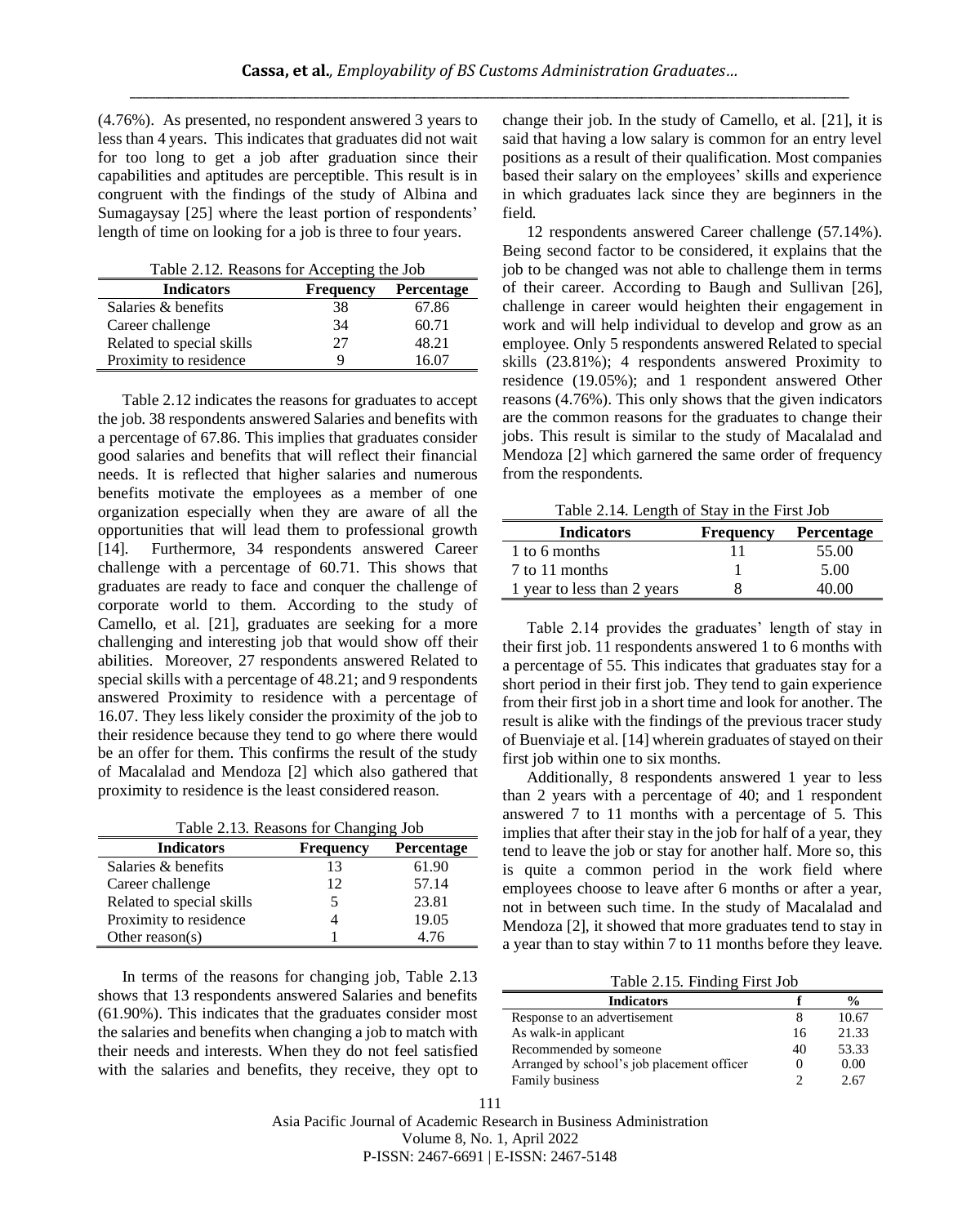| Job Fair or Public Employment Service Office | 0.00 |
|----------------------------------------------|------|
| Information from friends                     | 5.33 |
| Others                                       | 6.67 |

It can be gleaned that 40 respondents found their first job through recommendation. Recommendations tend to lead graduates in finding a job, rather than relying solely on personal ideas. There is a greater probability of securing a job from a recommendation. At present, job market is far different from the years that had passed. Applicants relying on their resume to have a career is not that relevant these days, rather they have to work at getting personal contacts, introductions and recommendations that will lead to getting a job. Recommended job seekers have higher chances of being hired [2].

While 16 respondents answered as walk-in applicant (21.33%). Graduates have been known to possess the qualities needed by the employers such as being determined and hardworking. They tend to find a job through walk-in applications because this is their first time and their determination is certain to aim their goal. In the study of Navida [27], it was revealed that large number of respondents found their first job as walk-in applicants.

While 8 respondents answered Response to an advertisement (10.67%). 5 respondents answered Others (6.67%); 4 respondents answered Information from friends (5.33%); and 2 respondents answered Family business (2.67%). Moreover, no respondent answered Arranged by school's job placement officer and Job Fair or Public Employment Service Office (PESO). This contradicts the result of the study of Buenviaje et al. [14], which disclosed that majority of the graduates found their first job due to job fair or Public Employment Service Office.

| Table 2.16. Length of Time in Finding the Current/Present Job |  |
|---------------------------------------------------------------|--|
|---------------------------------------------------------------|--|

| <b>Indicators</b>            | <b>Frequency</b> | Percentage |
|------------------------------|------------------|------------|
| Less than a month            | 37               | 50.00      |
| 1 to 6 months                | 22               | 29.73      |
| 7 to 11 months               |                  | 8.11       |
| 1 year to less than 2 years  |                  | 8.11       |
| 2 years to less than 3 years |                  | 2.70       |
| 3 years to less than 4 years |                  | 0.00       |
| thers                        |                  | 135        |

Table 2.16 presents the graduates' length of time to find their current job. 37 respondents found their present job in less than a month with a percentage of 50. It signifies that majority of the graduates can secure a job immediately after graduation since they are well-trained and well-equipped to face the work environment. According to Macalalad and Mendoza [2], the reason for being able to find a job in a shorter period of time is that the graduates are competent

enough and that they possess the qualities necessary for employment.

Hence, 22 respondents answered 1 to 6 months with a percentage of 29.73. This is because graduates tend to undergo various stages of interview and others prefer to wait confirmation of their qualification through a job call. This is very common as conformed with the study of Navida [27] which garnered that majority of the graduates found their first job within 1 to 6 months.

6 respondents answered 7 to 11 months and 1 year to less than 2 years with the same percentage of 8.11. Further, 2 respondents answered 2 years to less than 3 years with a percentage of 2.70; and 1 respondent answered Others with a percentage of 1.35.

Further, no respondent answered 3 years to less than 4 years. This indicates that graduates do not take a long time before they secure a job after graduation. They can find a job immediately because they possess the necessary skills to become employable. Similar result is garnered in the study of Camello et al. [18] in which no graduates took over 3 years to find their first job.

Table 2.17. Job Level Position

| <b>Indicators</b>                      |     | $\frac{6}{6}$ |
|----------------------------------------|-----|---------------|
| Rank or Clerical                       | 42. | 56.00         |
| Professional, Technical or Supervisory | 19  | 25.33         |
| Managerial or Executive                |     | 4.00          |
| Self-employed                          | 11  | 14.67         |

Table 2.17 shows the graduates' job level position. 42 respondents are in rank or clerical position with a percentage of 56. It implies that after graduation, they tend to work in a lower-level position for the reason that they are inexperienced and in need of various trainings to attain a higher-level position. Basically, they begin from small and develop until they are capable to hold higher position. Based on the study of Refozar et al. [15], graduates hold clerical positions for the mean time and pursue master's degree longing for a promotion into a higher position after going through relevant experiences.

19 respondents are in professional, technical or supervisory position with a percentage of 25.33. This means that with their knowledge and expertise, they are much ready to provide technical and administrative supervision to a group of employees where they belong. According to the study of Maderazo [20], graduates get hold of this position because they are already holding a license and professionally qualified for such position.

Moreover, 11 respondents are self-employed with a percentage of 14.67. Lastly, 3 respondents are in managerial or executive position with a percentage of 4. This shows that although graduates are just starting out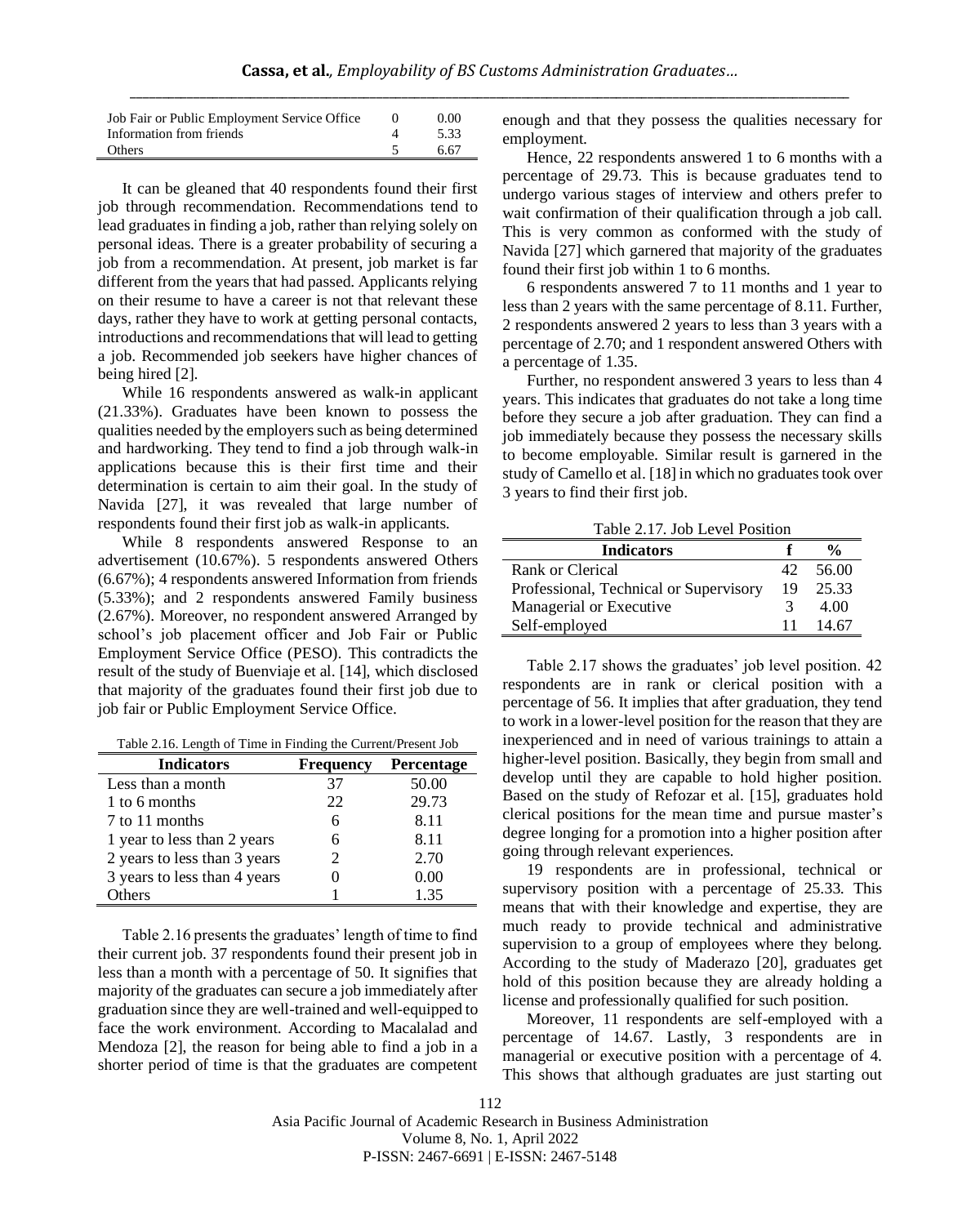working in the business world, it is possible that they acquire high position readily. According to Buenviaje et al. [14], most of the graduates with master's degree have an easier way to step up in the ranking of corporate world from rank or clerical to technical or supervisory until they attain the managerial position. Besides attitude towards work, knowledge and skills gained from advanced studies can contribute to reach a higher position.

Table 2.18. Initial Gross Monthly Earning

| <b>Indicators</b>                   |    | $\frac{6}{9}$ |
|-------------------------------------|----|---------------|
| Below P5,000.00                     |    | 1.37          |
| P5,000.00 to less than P10,000.00   | 5  | 6.85          |
| P10,000.00 to less than P15,000.00  | 22 | 30.14         |
| P15,000.00 to less than P20,000.00  | 36 | 49.32         |
| P 20,000.00 to less than P25,000.00 | 5  | 6.85          |
| P 25,000.00 and above               |    | 5.48          |

In terms of their initial gross monthly earning, the table provides that 36 respondents answered P15,000.00 to less than P20,000.00 having a percentage of 49.32. It indicates that most of the graduates receive an average initial gross monthly earning since related jobs in Customs administration have good pay to employees. Based on the study of Angeles et al. [28], employees with stable jobs and placed in middle positions receive wages depending on their standing with regards to their profession. It reflects those higher positions have a larger salary compared to other positions.

Moreover, 22 respondents provided P10,000.00 to less than P15,000.00 having a percentage of 30.14. This entails that this amount can already cover the needs of the graduates. According to the study of Maderazo [20], graduates are satisfied with the stability in terms of finance and the pecuniary benefits they are receiving from their job.

Additionally, 5 respondents answered P5,000.00 to less than P10,000.00 and P20,000.00 to less than P25,000.00 with the same percentage of 6.85. Also, 4 respondents provided P25,000.00 and above with a percentage of 5.48.

Only 1 respondent answered Below P5,000.00 with a percentage of 1.37. This implies that only a little portion of the population decides to work in a job where salary is not that sufficient. This result is contrary with the study of Sagarino, et al. [24] which gathered the highest response of a salary amounting to P10,000 and below. Table 2.19 shows the skills or competencies found very useful in the first job. Majority of the respondents answered Communication skills (81.33%). %). It means that communication skills are essential in the work environment because it allows individuals to exchange ideas and information. Proper communication is needed to perform job efficiently.

| Table 2.19. Skills or Competencies Found Very |
|-----------------------------------------------|
| Useful in the First Job                       |

| <b>Indicators</b>               |    | $\frac{0}{0}$ |  |  |  |  |  |  |
|---------------------------------|----|---------------|--|--|--|--|--|--|
| Communication skills            | 61 | 81.33         |  |  |  |  |  |  |
| Human Relations skills          | 51 | 68.00         |  |  |  |  |  |  |
| Entrepreneurial skills          | 27 | 36.00         |  |  |  |  |  |  |
| Information Technology skills   | 31 | 41.33         |  |  |  |  |  |  |
| Problem-solving skills          | 46 | 61.33         |  |  |  |  |  |  |
| <b>Critical Thinking skills</b> | 50 | 66.67         |  |  |  |  |  |  |
| Other skills                    | 2  | 2.67          |  |  |  |  |  |  |

Communication skill is elemental in seeking job placement, most importantly during the interview in the hiring process. Employers must be impressed considering the skills and knowledge that the applicant possessed [21].

It is followed by Human Relation skills (68%). This shows that building relationships with co-workers can help one individual to get hold of job. According to the study of Gonzales [26], human relation skill is so much beneficial in acquiring employment. Other skills are answered by 2 respondents with a percentage of 2.67. This denotes that there are other skills that the graduates possessed that helped them in their present job. This result is the same with the findings of the study of Mendoza and Macalalad [2] having other skills with the least response.

**Table 3. Work-related Values**

| <b>Indicators</b>              | WM   | VI        | Rank |
|--------------------------------|------|-----------|------|
| Love for God                   | 1.33 | Very Much | 5    |
| Honesty and love for truth     | 1.36 | Very Much | 8    |
| Punctuality                    | 1.51 | Much      | 14   |
| Obedience to superior          | 1.40 | Very Much | 9.5  |
| Perseverance and hard work     | 1.11 | Very Much | 1    |
| Creativity and innovativeness  | 1.33 | Very Much | 5    |
| Courage                        | 1.29 | Very Much | 3    |
| Professional Integrity         | 1.24 | Very Much | 2    |
| Love for co-workers and others | 1.57 | Much      | 15   |
| Unity                          | 1.45 | Very Much | 13   |
| <b>Fairness and Justice</b>    | 1.44 | Very Much | 12   |
| Leadership                     | 1.41 | Very Much | 11   |
| Tolerance                      | 1.67 | Much      | 17   |
| Efficiency                     | 1.40 | Very Much | 9.5  |
| Supportiveness                 | 1.33 | Very Much | 5    |
| Perseverance                   | 1.35 | Very Much | 7    |
| Nationalism                    | 1.64 | Much      | 16   |
| <b>Composite Mean</b>          | 1.40 | Very Much |      |

*Legend: 1.00 - 1.49 = Very Much; 1.50 - 2.49 = Much; 2.50 - 3.49 = Little; 3.50 - 4.49 = Very Little; 4.50 - 5.00 = Not at all*

Table 3 shows work-related values that contributed to the job placement of BSCA graduates. It can be gleaned from the table that work-related values are very much related to the job placement of graduates having a composite mean of 1.40. Perseverance and hard work ranked first with a weighted mean of 1.11 and verbally interpreted as very much related. Employers value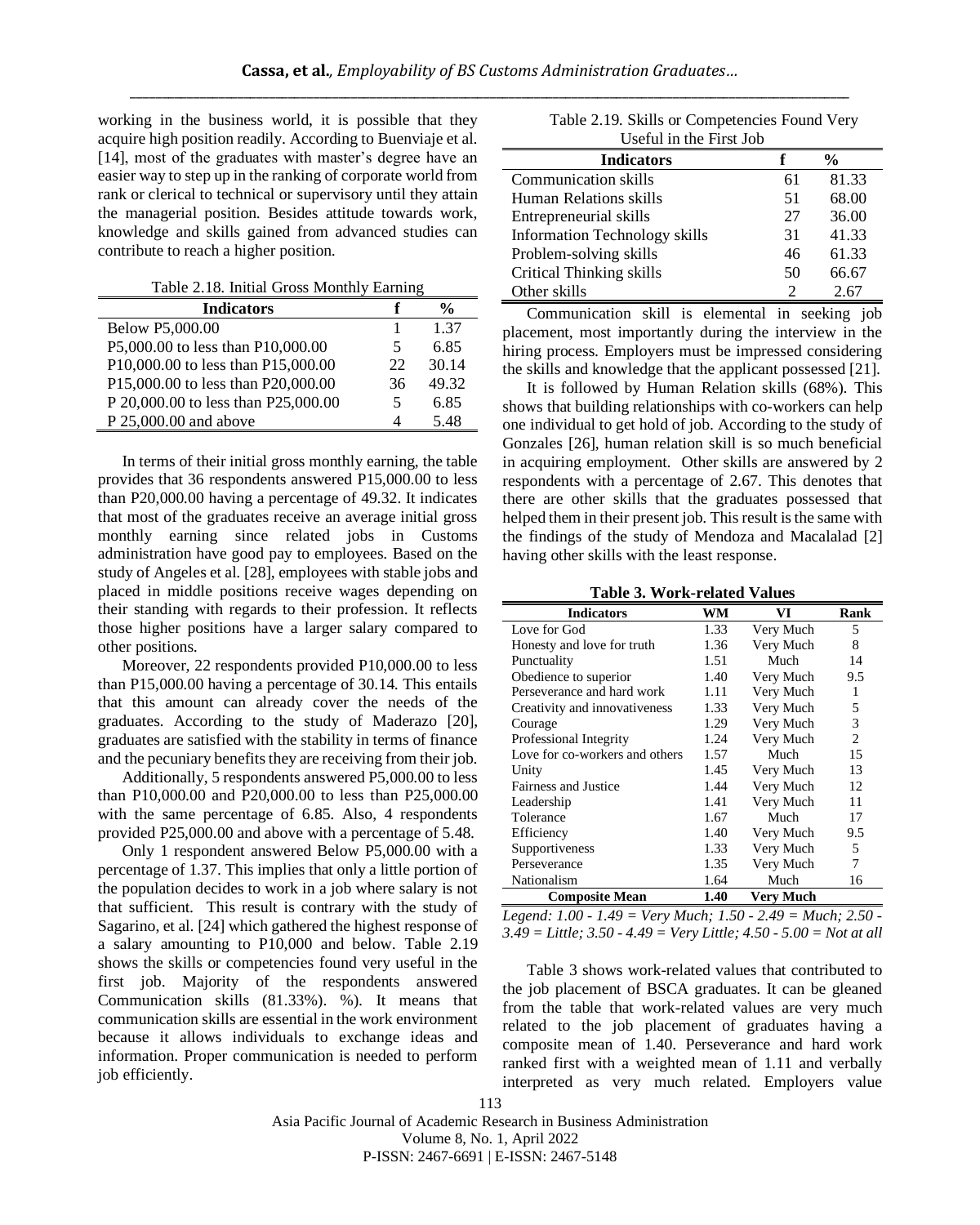employees who demonstrate love for their work and strive to perform well in their respective jobs. Showing dedication and hard work is vital in the work environment to impress employers that graduates are deserving in the position. As presented in the study of Buenviaje, et al. [14], perseverance and hard work was one of the values that was very much related because it reflects that employees' values in life affect their values in work.

It was followed by Professional Integrity (1.24) and Courage (1.29) which were verbally interpreted as very much work-related values. These are critical values that an individual should possess. The value of integrity is highly observed in whatever field of work because it reflects how well a person performs a job with honesty. More so, courage is considered very much related because employers often look for employees who are ready to face different situations without fear, or much better, despite fear. Graduates see the truth and justice in the performance of their jobs with professional integrity and respect to authorities in the organization [22].

Rank sixteenth and seventeenth were Nationalism and Tolerance having a verbal interpretation of much with a weighted mean of 1.64 and 1.67, respectively. This shows that it has no direct relation with the career path of the graduates. It conforms with the result from the tracer study of Macalalad and Mendoza [2] in which nationalism and tolerance ranked lowest among the work-related values. Furthermore, the same study of Macalalad and Mendoza [2] provided that all these work-related values are very much related to the job placement of the graduates.

| Table 4.1. School Related Factors to Job Placement in |
|-------------------------------------------------------|
| Terms of Curriculum and Instruction                   |

| <b>Indicators</b>                                                     | WM   | VI              | R                           |
|-----------------------------------------------------------------------|------|-----------------|-----------------------------|
| <b>General Education Subjects</b><br>1.1                              |      |                 |                             |
| <b>Mathematics</b>                                                    | 1.93 | R               | 2                           |
| Languages                                                             | 1.47 | VR              |                             |
| <b>Natural Sciences</b>                                               | 2.56 | <b>SR</b>       | 3                           |
| <b>Composite Mean</b>                                                 | 1.99 | <b>Relevant</b> |                             |
| 1.2 Professional Subjects                                             |      |                 |                             |
| Customs Laws, Rules, and                                              | 1.55 | R               |                             |
| Regulations and Its IRR                                               |      |                 |                             |
| Warehousing                                                           | 1.72 | R               | 4                           |
| Tariff Laws and International Trade                                   | 1.59 | R               | $\mathcal{D}_{\mathcal{A}}$ |
| Agreements                                                            |      |                 |                             |
| Practical Computation and                                             |      |                 |                             |
| Classification                                                        | 1.71 | R               | 3                           |
| <b>Composite Mean</b>                                                 | 1.64 | <b>Relevant</b> |                             |
| <b>Over-all Composite Mean</b>                                        | 1.82 | <b>Relevant</b> |                             |
| Legend: 1.00 - 1.49 = Very Relevant (VR): 1.50 - 2.49 = Relevant (R): |      |                 |                             |

*Legend: 1.00 - 1.49 = Very Relevant (VR); 1.50 - 2.49 = Relevant (R); 2.50 - 3.49 = Slightly Relevant (SR); 3.50 - 4.00 = Not Relevant (NR)*

Table 4.1 presents school related factors to job placement in terms of curriculum and instruction. It garnered an over-all composite mean of 1.82 and verbally interpreted as relevant. The efforts of the school in instructing students affect the employability of its graduates. For general education subjects, it has a composite mean of 1.99 and interpreted as relevant. Languages (1.47) ranked first and is very relevant. It signifies that language is essential particularly in their daily transactions which involve the use of communication. It enables them to communicate well and make an impression with employers. Communication establishes good interpersonal relationships which results in the development of teamwork and increased productivity of an organization [29].

Mathematics (1.93) and Natural Sciences (2.56) ranked second and third and verbally interpreted as relevant and slightly relevant, respectively. This is because this line of career does not involve much application of such subjects. In this field, it involves more of communication in transacting with various kinds of people. It garnered the same result from the previous study of Macalalad and Mendoza [2] in which Mathematics and Natural Sciences were the least in rank.

Further, professional subjects have a composite mean of 1.64 and verbally interpreted as relevant. Customs Laws, Rules, and Regulations and Its IRR ranked first with a composite mean of 1.55 and verbally interpreted as relevant. This signifies that this subject is relevant to the employment of the graduates. The knowledge on various Customs laws is vital to the application in the work environment. However, in the tracer study conducted by Macalalad and Mendoza [2], this subject is very relevant to job placement.

It was followed by Tariff Laws and International Trade Agreements with a composite mean of 1.59, Practical Computation and Classification (1.71), and Warehousing (1.72) which were all verbally interpreted as relevant. It means that the inclusion of professional subjects in the curriculum contributes to the employment of graduates. The knowledge obtained from professional subjects tend to affect the employment of the graduates because these are needed in their field of work. This result is similar to the study of Albina and Sumagaysay [25] which stated that the curriculum the students took in college is relevant to their job placement.

Table 4.2 provides school related factors to job placement in terms of faculty and instruction with a composite mean of 1.49 and verbally interpreted as very relevant. It can be gleaned from the table that the indicator "has good communication skills" ranked first garnering a mean of 1.36 and verbally interpreted as very relevant.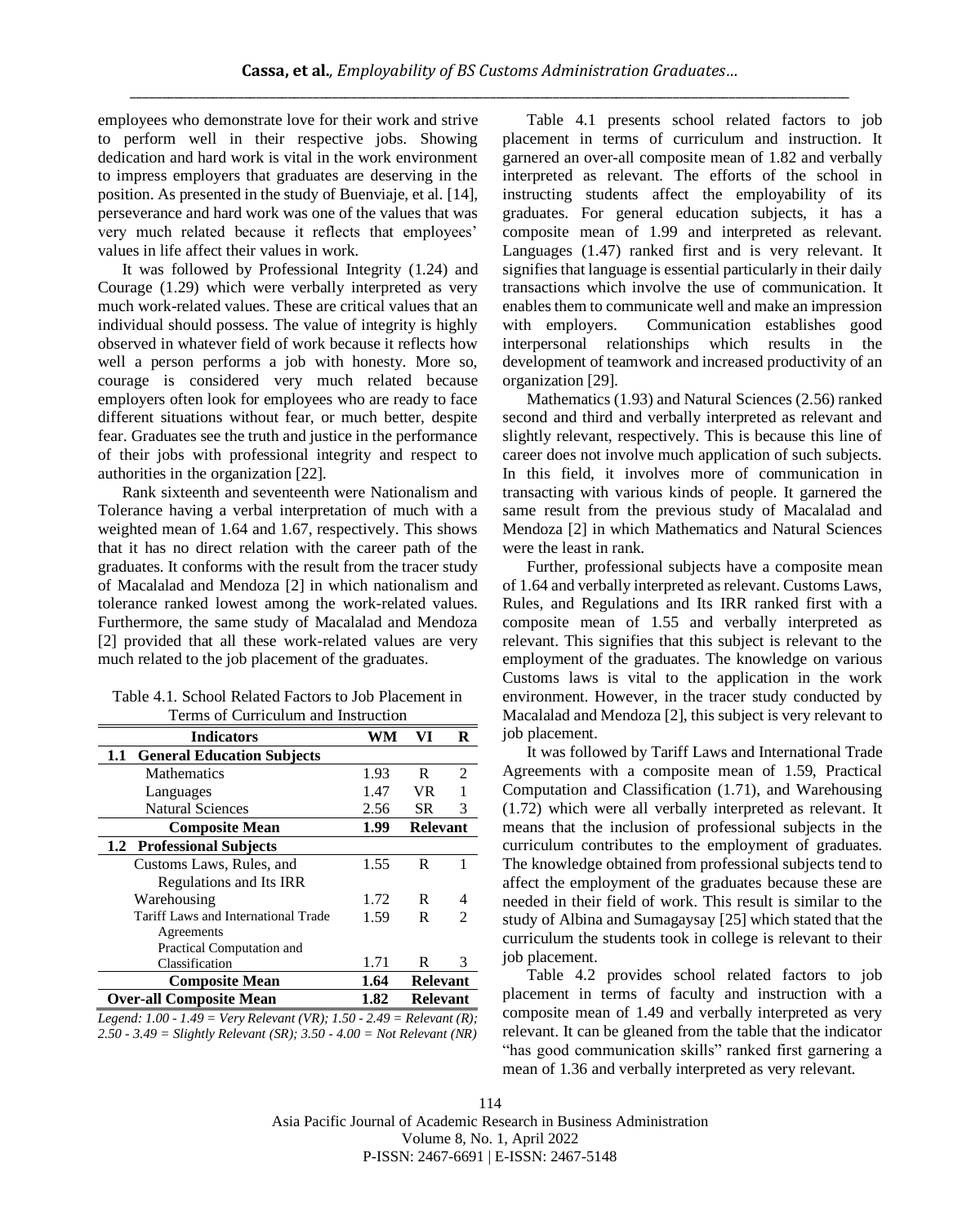| Ferms of Faculty and misulaction                                      |      |     |               |  |  |  |  |  |  |
|-----------------------------------------------------------------------|------|-----|---------------|--|--|--|--|--|--|
| <b>Indicators</b>                                                     | WM   | VI  | Rank          |  |  |  |  |  |  |
| 1. Conducts himself in a dignified $\&$<br>professional manner        | 1.51 | R   | 4             |  |  |  |  |  |  |
| 2. Has good communication skills                                      | 1.36 | VR  |               |  |  |  |  |  |  |
| 3. Teacher has mastery of the subject<br>matter                       | 1.37 | VR. | 2             |  |  |  |  |  |  |
| 4. Makes use of various teaching aids                                 | 1.60 | R   | 6.5           |  |  |  |  |  |  |
| 5. Relates subjects to other fields &<br>other life situation         | 1.53 | R   | 5             |  |  |  |  |  |  |
| 6. Conducts accurate & objective<br>evaluation of student performance | 1.60 | R   | 6.5           |  |  |  |  |  |  |
| 7. Quality of instruction is relevant to<br>the course                | 1.49 | VR  | 3             |  |  |  |  |  |  |
| <b>Composite Mean</b>                                                 | 1.49 |     | Very Relevant |  |  |  |  |  |  |
| Logard: 1.00, 1.40 – Vary Rolavant (VR): 1.50, 2.40 – Rolavant (R):   |      |     |               |  |  |  |  |  |  |

Table 4.2. School Related Factors to Job Placement in Terms of Faculty and Instruction

*Legend: 1.00 - 1.49 = Very Relevant (VR); 1.50 - 2.49 = Relevant (R); 2.50 - 3.49 = Slightly Relevant (SR); 3.50 - 4.00 = Not Relevant (NR)*

This indicates that the quality and delivery of information by the instructors is vital to the graduates. It is important that instructors can clearly explain the subject matter for the full understanding of the students. As mentioned in the study of Nobahar and Salami [30], effective teaching and learning depends on the proper use of communication skills. Thus, if the instructor fails to communicate the subject matter well, the students might not grasp the ideas properly. The indicators "makes use of various teaching aids"  $(1.60)$  and "conducts accurate & objective evaluation of student performance" (1.60) tied as the least relevant. This is because teaching aids are often overlooked by students and the evaluation of student performance does not tend to dictate the employment status after graduation because performance in school is different from the work field. Chavez et al. [21] mentioned that teaching aids were perceived as indirectly relevant because these are just the materials used in teaching but students did not realize that these are the media used by instructors to deliver the lessons.

Table 4.3. School Related Factors to Job Placement in Terms of Student Services

| <b>Indicators</b>                     |      | VI     |                             |
|---------------------------------------|------|--------|-----------------------------|
| 1. Library services                   | 1.84 | R      |                             |
| 2. Registrar's Office services        | 1.93 | R      | 6                           |
| 3. College Dean's Office services     | 1.87 | R      | $\mathcal{D}_{\mathcal{L}}$ |
| 4. Office of Student Affairs services | 1.93 | R      | 6                           |
| 5. Health services                    | 1.89 | R      | 3.5                         |
| 6. Counseling and Testing Center      | 1.93 | R      | 6                           |
| 7. Physical Plant and Facilities      | 1.89 | R      | 3.5                         |
| 8. Laboratories (Computer, Science,   | 1.97 | R<br>8 |                             |
| HRM Laboratories, etc.                |      |        |                             |
| <b>Composite Mean</b>                 | 1 91 | Relev: |                             |



Table 4.3 presents school related factors to job placement in terms of student services with a composite mean of 1.91 and is relevant. Library services ranked first having a mean of 1.84. This indicates that school services contribute to make the students employable, particularly services offered by the library. The assistance that the library provides is useful to the graduates as they seek for a job after graduation.

This is closely similar to the result of the previous tracer study conducted by Macalalad and Mendoza [2] which presented those services of college dean's office was the most relevant followed by library services. The study also mentioned that students value the services being offered to them by the institution as part of their preparation in the work environment.

Laboratories is the least relevant since Customs administration graduates do not make use of much laboratories because they are more inclined to use books and calculator. It conforms with the result yielded from the study of Buenviaje et al. [14] which provided that laboratory is also deemed relevant to job placement.

Table 4.4. School Related Factors to Job Placement in Terms of Organization and Administration

| <b>Indicators</b>                                 | WMVI     | R |
|---------------------------------------------------|----------|---|
| 1. The school officers $\&$ heads include within  | 1.81 R   | 6 |
| their spheres of responsibility, all the vital    |          |   |
| activities of the institution and colleges        |          |   |
| 2. The organization $\&$ administrative set-up of | 1.76 R   | 5 |
| the institution and colleges are well             |          |   |
| integrated & function efficiently                 |          |   |
| 3. Department heads are effective in guiding      | $1.69$ R | 3 |
| training & development of students to             |          |   |
| improve their performance                         |          |   |
| 4. Department heads possess positive attitude     | 1.67 R   | 2 |
| towards work, staff and students                  |          |   |
| 5. The administration ensures that training       | 1.61 R   |   |
| programs for students are adequate and            |          |   |
| well-organized                                    |          |   |
| 6. The administration adheres to its vision-      | $1.75$ R |   |
| mission and institutional values                  |          |   |
| <b>Composite Mean</b>                             | 172      |   |

*Legend: 1.00 - 1.49 = Very Relevant (VR); 1.50 - 2.49 = Relevant (R); 2.50 - 3.49 = Slightly Relevant (SR); 3.50 - 4.00 = Not Relevant (NR)*

Table 4.4 provides school related factors to job placement in terms of organization and administration having a composite mean of 1.72 and verbally interpreted as relevant. The indicator "The administration ensures that training programs for students are adequate and well organized" ranked first with a weighted mean of 1.61 because students are welltrained by their instructors and those training programs tend to boost their employability skills that lead them to job placement. This provides that various training programs are critical to students because the skills they gain from such trainings can be useful in their work. In a similar study of El-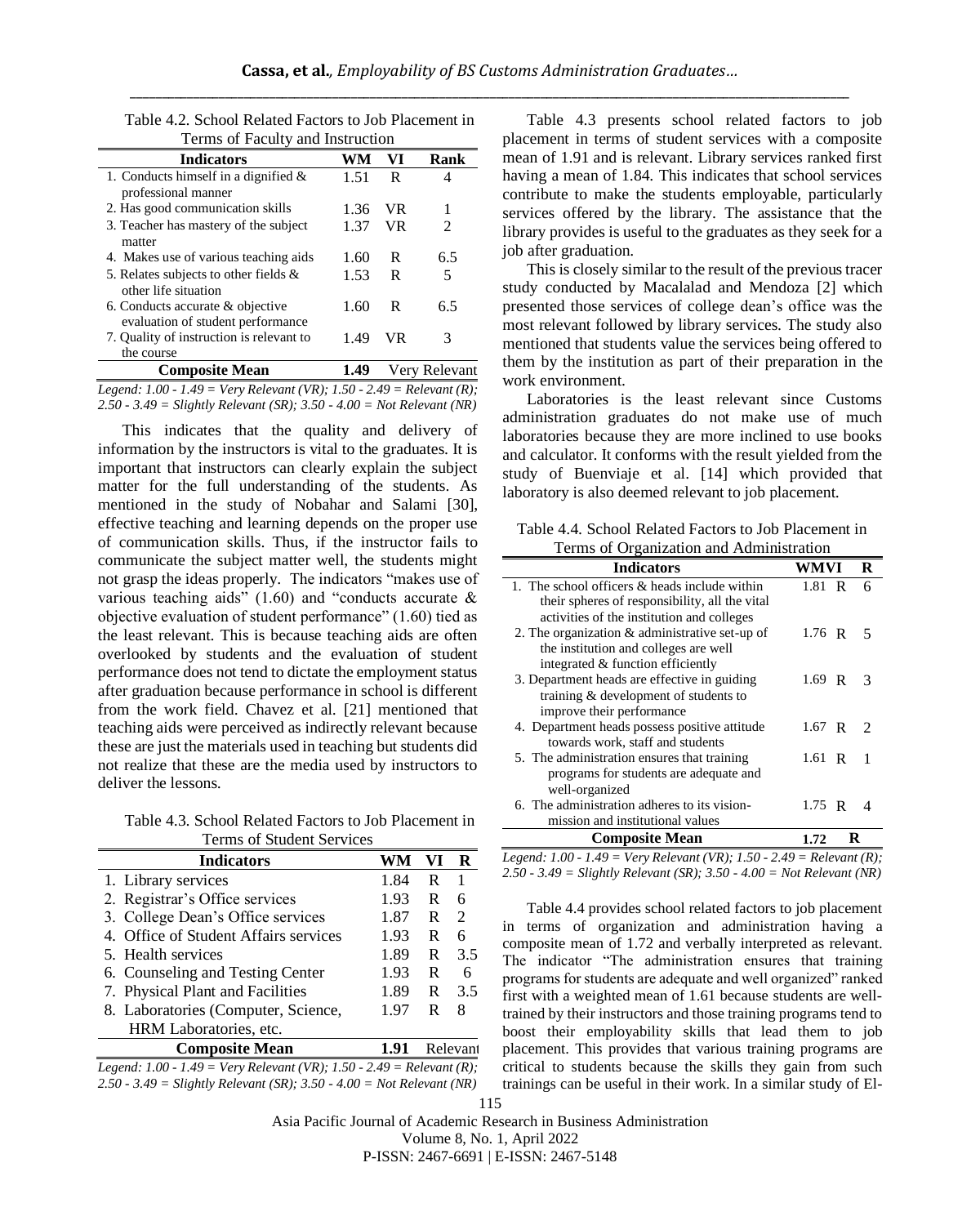Temtamy et al. [31], participation of students in a universitysponsored employment skills development program are more likely to secure employment after graduation.

The indicator "Department heads possess positive attitude towards work, staff and students" ranked second with a weighted mean of 1.67 and verbally interpreted as relevant. This indicates that the attitude of department heads influences job placement of graduates because they are the ones whom students look up to. Positive outlook from their superiors radiates to the ability of students to be employed. A person with the right attitude and positive behavior towards work and would contribute to the efficiency and productivity of the organization [22].

It was followed by items 3, 6 and 2 having a weighted mean of 1.69, 1.75 and 1.76, respectively. The lowest in rank was item 1 with a weighted mean of 1.81. All of which were verbally interpreted as relevant. This means that the inclusion of vital activities of the institution and colleges by school officers and heads within their spheres of responsibility did not affect much to the employability of graduates because only those related to their program are taken more consideration. The results affirmed the previous tracer study of Macalalad and Mendoza [2] which obtained that the inclusion of all vital activities of the institution and colleges by school officers and heads within their spheres of responsibility as the last in rank to be relevant. The study also suggested that school officers and heads should review the efficiency of their performance.

Table 4.5 shows school related factors to job placement in terms of community extension, linkages and research with a composite mean of 1.67 and verbally interpreted as relevant.

| Table 4.5. School Related Factors to Job Placement in |
|-------------------------------------------------------|
| Terms of Community Extension, Linkages & Research     |

| <b>Indicators</b>                                    | WM.  |   | R |
|------------------------------------------------------|------|---|---|
| 1. Community Extension services of the college       | 1.83 | R | 3 |
| 2. Linkages with Other Institutions and OJT          | 1.52 | R |   |
| 3. Development of research activities in the college | 1.67 | R |   |
| <b>Composite Mean</b>                                | 1 67 |   |   |

*Legend: 1.00 - 1.49 = Very Relevant (VR); 1.50 - 2.49 = Relevant (R); 2.50 - 3.49 = Slightly Relevant (SR); 3.50 - 4.00 = Not Relevant (NR)*

The indicator "Linkages with Other Institutions and OJT" ranked first with a weighted mean of 1.52 and verbally interpreted as relevant. This means that experience in other institutions and during on-the-job trainings mold the graduates to become employable and to possess the qualities needed in the work environment. Students who attend internship programs or on-the-job trainings obtain work readiness due to the fact that they become aware of what employers would expect from them at work by applying basic academic and professional skills [32].

It was followed by "Development of research activities in the college" (1.67) and "Community Extension services of the college (1.83) which were verbally interpreted as relevant. This is because the tasks that students do in these areas do not absolutely relate to the tasks that they perform in the work field. Community extension focuses on strengthening the values of the students. It helps students to develop their sense of leadership and responsibility to the society [14].

| <b>KEY RESULT AREAS</b>                      |                                                        | <b>ACTIVITIES</b>                        |   | <b>STRATEGIES</b>                                                                                                                                                                                 |                                                | <b>PERSONS</b><br><b>INVOLVED</b>                              |
|----------------------------------------------|--------------------------------------------------------|------------------------------------------|---|---------------------------------------------------------------------------------------------------------------------------------------------------------------------------------------------------|------------------------------------------------|----------------------------------------------------------------|
| effectiveness of<br>instructors in providing | ⋗                                                      | Improved hiring of<br>instructors        |   | Hire professors who are competent not<br>only in instructional skills, but also in<br>management, technical and human skills                                                                      | ➤<br>⋗                                         | <b>CBA</b> Department<br>Human Resource<br>Department          |
|                                              | ⋗                                                      | Employee training<br>courses             |   | Enhance human skills of instructors to<br>provide motivation and encouragement for<br>the students to strive harder                                                                               | ⋗<br>⋗                                         | <b>CBA</b> Department<br><b>Human Resource</b><br>Department   |
| Hone the employability<br>skills of students | ↘                                                      | Webinar Entitled:<br>"Employable ka ba?" | ⋗ | Gather all the BSCA students virtually and<br>discuss matters about work etiquette and<br>how to become employable; an assessment<br>will be conducted by a credible speaker                      | ⋗<br>⋗<br>➤                                    | <b>CBA</b> Department<br><b>CBA</b> Faculty<br><b>Students</b> |
|                                              |                                                        | Writing and speaking<br>workshops        |   | Offer different writing and speaking<br>workshops such as curriculum vitae<br>writing, letter writing and oral presentation<br>that will contribute to the development of<br>communication skills | ➤<br>➤<br>➤                                    | <b>CBA</b> Department<br><b>CBA</b> Faculty<br><b>Students</b> |
| Drive the students to<br>excel in the board  | ➤                                                      | Comprehensive<br>examination             |   | students to determine the knowledge they<br>gained from $1st$ year to $3rd$ year which will                                                                                                       | ⋗<br>⋗<br>⋗                                    | <b>CBA</b> Department<br><b>CBA</b> Faculty<br>Students        |
|                                              | $\triangleright$ Focus on the<br>knowledge to students |                                          |   | ➤<br>➤                                                                                                                                                                                            | > Provide an assessment to incoming $4th$ year |                                                                |

Table 5. Action Plan to Improve the Employability of BSCA Graduates in the University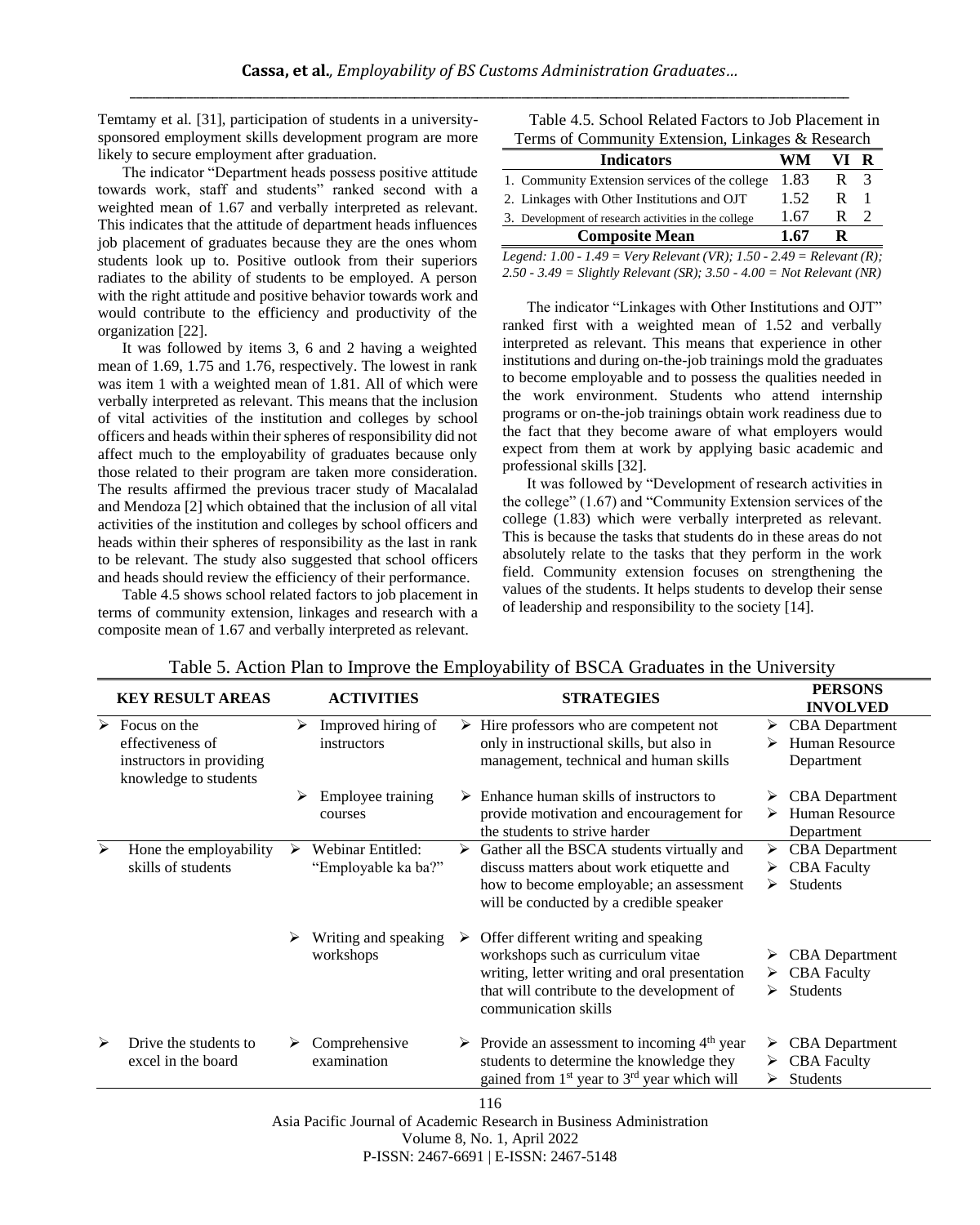|   | examination and in the<br>work field                                                         |   |                                                               |   | give them the experience of being in an<br>actual board examination. BSCA<br>professors will prepare board exam-type<br>questions                                                                                                                                                                                                                                                                                                                     |   |                                                                             |
|---|----------------------------------------------------------------------------------------------|---|---------------------------------------------------------------|---|-------------------------------------------------------------------------------------------------------------------------------------------------------------------------------------------------------------------------------------------------------------------------------------------------------------------------------------------------------------------------------------------------------------------------------------------------------|---|-----------------------------------------------------------------------------|
|   |                                                                                              | ➤ | Link with Value-<br><b>Added Service</b><br>Providers (VASPs) |   | $\triangleright$ Provide the students with an actual<br>experience on how to use the BOC's e2m<br>system and how to lodge properly                                                                                                                                                                                                                                                                                                                    | ➤ | $\triangleright$ CBA Department<br><b>CBA</b> Faculty<br><b>Students</b>    |
| ⋗ | <b>Work-Related Values</b><br>Develop and enhance<br>the values instilled in<br>the students |   | $\triangleright$ Students' behavior<br>assessment             |   | Have continuous students' assessment<br>taking into consideration factors such as<br>their motivation, will, or their mental state<br>towards their program of study                                                                                                                                                                                                                                                                                  | ➤ | $\triangleright$ CBA Department<br>Counseling and<br><b>Testing Center</b>  |
|   |                                                                                              |   | $\triangleright$ Peer tutorials                               |   | $\triangleright$ Conduct peer tutorials and stimulate group<br>discussions related to Customs and Tariff<br>courses                                                                                                                                                                                                                                                                                                                                   | ➤ | $\triangleright$ CBA Department<br><b>PSCAS Officers</b><br><b>Students</b> |
| ➤ | Promote collaboration<br>among students                                                      |   | $\triangleright$ Team building                                | ➤ | Begin the activity with an informative<br>webinar by a CBLE topnotcher of LPU-B<br>to discuss his/her experience from being a<br>normal college student to becoming a<br>licensed professional. After such webinar,<br>students will then be divided into groups<br>for the virtual team building that is full of<br>challenges. This is to develop values such<br>as perseverance, leadership and unity<br>which are deemed needed in the work field |   | <b>PSCAS Officers</b><br>$\triangleright$ Students                          |
|   |                                                                                              |   | $\triangleright$ Port bazaar                                  | ➤ | Students will be divided into groups and<br>will virtually showcase a port of their<br>choice by discussing relevant information<br>about such port in a creative way                                                                                                                                                                                                                                                                                 | ➤ | $\triangleright$ CBA Department<br><b>CBA Faculty</b>                       |

## **CONCLUSIONS AND RECOMMENDATIONS**

Based on the findings, majority of the respondents are female and graduated in 2019. 60% of them are employed with regular status in transport storage and communication companies. Communication and human relations skills are very useful to their job and the values of perseverance and hard work contributed very much to their job placement followed by professional integrity, courage, love for God, creativity and innovativeness, supportiveness, perseverance, honesty and love for truth, obedience to superior, efficiency, leadership, fairness and justice, and unity. Faculty and instruction are very relevant to their employment. A plan of action was proposed to improve the employability of BSCA graduates.

Based on the conclusions, it is recommended that CBA may improve teaching instructions to deliver higher quality education that will aid the graduates to become regular employees by hiring qualified instructors. CBA may organize or participate in different competitions that will enhance the leadership, hard work, and unity among BSCA students such as as conduction conferences and joining in academic and nonacademic contests. BSCA instructors may continue to motivate students in every task they do and assist those who

are feeling demotivated towards their program by means of students' assessment.

Further studies may be conducted to determine the necessary changes that contribute to the employability of graduates. The proposed action plan may be implemented and evaluated for its effectiveness.

#### **REFERENCES**

- [1] Only 1 out of 3 graduates employable, study shows. (2017, October 5). *The Philippine Star*, Retrieved from [https://www.philstar.com/business/2017/10/05/1745836/only-1](https://www.philstar.com/business/2017/10/05/1745836/only-1-out-3-graduates-employable-study-shows) [out-3-graduates-employable-study-shows](https://www.philstar.com/business/2017/10/05/1745836/only-1-out-3-graduates-employable-study-shows)
- [2] Macalalad, J.A & Mendoza, F.M. (2018). Employability of BS Customs Administration Graduates of Lyceum of the Philippines University-Batangas (2015-2017).
- [3] Philippine Statistics Authority (2021). Employment Situation in October 2020. Rhttps://bit.ly/3xmty0z
- [4] Kowalczyk, D. (2015). Descriptive Research Design: Definition, Examples & Types. Retrieved from [https://study.com/academy/lesson/descriptive-research](https://study.com/academy/lesson/descriptive-research-design-definition-examples-types.html)[design-definition-examples-types.html.](https://study.com/academy/lesson/descriptive-research-design-definition-examples-types.html)
- [5] Francis, R. D. (2022). Movin'On Up? The Role of Growing Up Rural in Shaping Why Working-Class Men Do—and Don't—

117